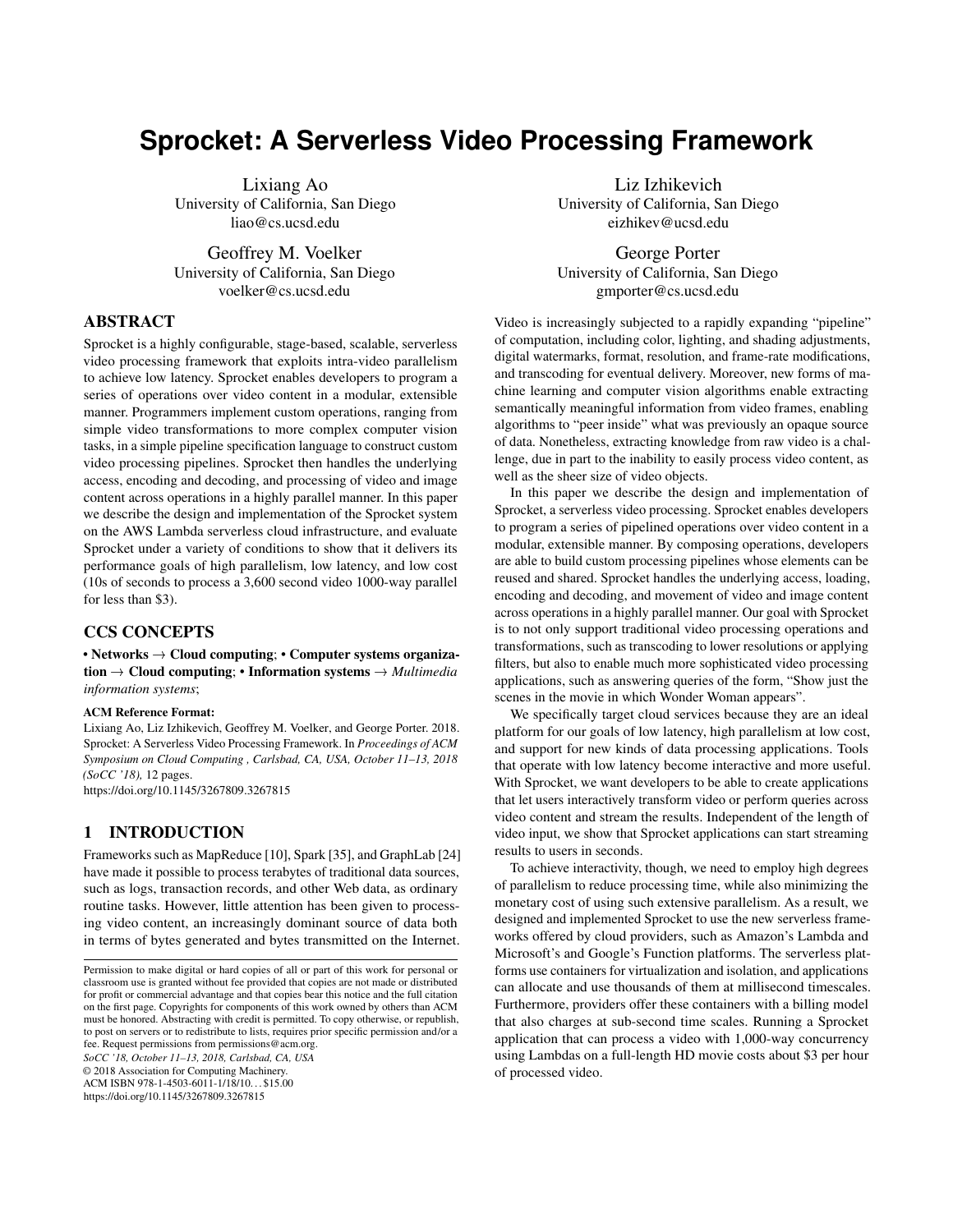Finally, the availability of sophisticated tools on cloud platforms enables new kinds of applications for video content. Cloud providers are increasingly offering support for a wide variety of image processing and computer vision APIs, ranging from OCR to face and object detection and recognition. We show how a Sprocket application consisting of just a few stages can use the Amazon Rekognition service to perform sophisticated queries on video, such as returning just the scenes in a movie featuring a particular actor, and again stream the results in seconds.

In the remainder of this paper we start by providing background on video data properties and challenges. We then describe the design and implementation of Sprocket, in particular the pipeline programming model and support for data streaming and worker scheduling. Finally, we evaluate Sprocket's performance from various perspectives, including where it spends its time executing pipeline operations, how it exploits parallelism and intrinsic properties of the processing video, how it meets streaming deadlines when generating output, the performance characteristics of a complex application, and how it compares to other general processing frameworks.

# 2 BACKGROUND

Video data is one of the predominant forms of data in the world: 70% of consumer Internet traffic is compressed video content [\[7\]](#page-10-0). Video streaming service providers like YouTube and Netflix, and social networks like Facebook and Instagram, receive, edit, encode, and stream multiple TBs of video data every day. Processing video data, however, presents unique challenges due to its unique properties.

As 4K and VR videos become more common, the size of video files increase rapidly: 4K videos typically have a bit-rate of over 30 Mbps, and a 2-hour-long movie can be 30 GB in size. Even applying a simple transformation on these videos can take hours using a single machine. In production environments, the video processing pipeline can become very complicated. Some large-scale applications require hundreds of tasks to be executed. The efficient scheduling and execution of video processing pipelines becomes a challenging task in these systems. Sprocket's use of a serverless framework allows for scheduling and processing to happen seamlessly and efficiently.

Working with the individual frames of a video is also no trivial matter. Since video encoding takes advantage of both spatial and temporal similarity for compression, individual frames become dependent on other frames. The encoder thus inserts "keyframes" to allow for groups of pictures (GOP) to be independent of each other. This structure, however, results in individual frames being non-uniform in size, as shown in Figure [1,](#page-1-0) and thus can greatly affect the behavior of sending, storing, and computing on the data. Accessing frames within a GOP requires at least partial decoding of that segment of the video, since all but the initial frame in the GOP are encoded as differences from that primary image. As we will show, Sprocket not only handles this decode operation on behalf of application pipelines, but also uses the encoded video to enable its approach to straggler mitigation, described in Section [3.6.](#page-5-0) diate of juon a few stages can use the Amazon Rekognition service<br>of the perform sophisticated querias and video, such as returning juon the constrained to no faces, the no faces, the increases in a movie feature of this

The content of the video itself can also greatly affect the behavior of any video-processing system. For example, a system that is running face detection will inherently take more time on a video that

<span id="page-1-0"></span>

Figure 1: Frame sizes in a GOP.

pipelines contain data dependencies, in addition to higher-level control dependencies, that impose unique requirements on its scheduling approach, as described in the next section. Sprocket takes the content of the video into account by dynamically dedicating more serverless computing resources when processing certain scenes, as described in Section [3.5.4.](#page-5-1)

Recent work has also specifically focused on video processing applications. ExCamera is a highly parallel video encoder that encodes small chunks of video in Lambda threads in parallel, ultimately stitching them together into a single final video file [\[12\]](#page-11-4) (indeed, experience with Lambdas developing ExCamera convinced us of their viability for Sprocket). Other video analytic systems include VideoStorm, which focuses on querying characteristics of streamed live video content and the resource, quality, and delay tradeoffs of scheduling large numbers of queries on a cluster [\[37\]](#page-11-5). The Streaming Video Engine is Facebook's framework for processing all usersupplied video content at scale, with a particular focus on reducing the latency of ingesting and re-encoding video content so that it can be shared with other users [\[17\]](#page-11-6).

#### <span id="page-1-1"></span>3 SPROCKET DESIGN

Before describing the design of Sprocket, we first highlight two example scenarios of its use. First, imagine that a user has a video on their laptop that they are editing, and they wish to see a version of the video with a remapped set of colors. They invoke, either via a command-line tool or through an interface in their editing program, a Sprocket-based filter tool with the new color mapping. The video is uploaded to the cloud, and Sprocket applies the filter to the video and they are able to stream the updated version in their browser within a few seconds.

In a second example, imagine that a user is watching a two-hour long video of a school play, and wants to only watch the portions starring their child. They visit a web page, backed by Sprocket, that lets them submit a URL of the video, along with a URL of their child's face, and within a few seconds they are able to stream an abbreviated version of the play in their browser featuring only those scenes starring their child.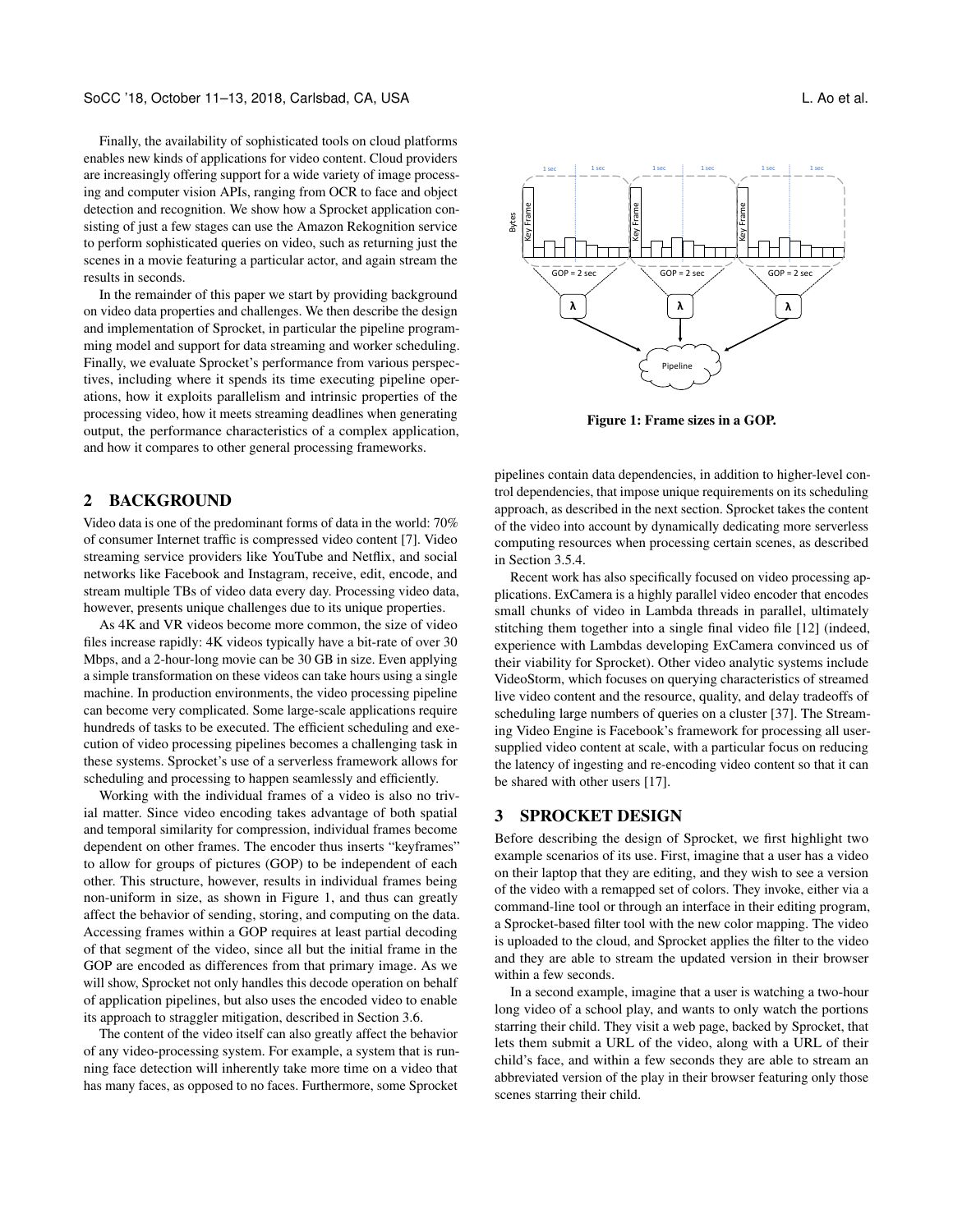Sprocket: A Serverless Video Processing Framework SoCC '18, October 11–13, 2018, Carlsbad, CA, USA

<span id="page-2-0"></span>

Figure 2: Logical overview of the Video Filter pipeline.

#### 3.1 Overview

Sprocket is a scalable video processing framework designed to transform a single video input according to a user-specified program. Users write these programs in a domain-specific language, described in Section [3.7,](#page-6-0) which is expressed as a dataflow graph. The dataflow graph consists of vertices and edges, similar to other dataflow systems such as Tez [\[32\]](#page-11-7). Edges (which we also refer to as *streams*) convey data between vertices, in particular individual frames of video, groups of frames, or compressed segments of consecutive frames we call *chunks*. Vertices execute individual functions, specified by the user, on data that arrives at their input(s), emitting any resulting frames or chunks to the next part of the DAG via one or more output edges. We refer to a single DAG program as a *pipeline*, and refer to vertices in that DAG as pipeline *stages*.

The modular design of the pipeline and pipeline specification allows developers to build complex video processing systems with little effort. The simplicity of the interactions with the Lambda infrastructure greatly mitigate the management overhead.

In this section, we describe a set of example applications built on the Sprocket framework, highlighting underlying stage implementations used to build those applications. Developers can use these stages to build custom pipelines, and can also implement new stages to extend this set of functionality.

#### <span id="page-2-2"></span>3.2 Application 1: Video filter

Our first application example is a pipeline that applies an image processing filter, drawn from those supported by the FFmpeg tool, to an entire video (Figure [2\)](#page-2-0). This pipeline consists of three stages: Decode, Filter, and Encode. An input, which can be in the format of a video link (YouTube, Vimeo, etc.), a cloud-local file hosted on S3, or uploaded by the user, will be sent to multiple Lambda workers in parallel. Each worker will decode a chunk of video into a set of sequential frames. The Lambda worker then invokes FFmpeg on each frame. Lastly, each transformed frame will be encoded into an output format, either a single compressed file (e.g., via the Ex.Camera distributed encoder) or to multiple fixed-length chunks suitable for streaming via the MPEG-DASH [\[9\]](#page-10-1) format.

*3.2.1 Stage design.* Sprocket will initially evaluate the input video type and handle initiating the parallel nature of the pipeline accordingly. For example, for a video URL input, Sprocket will broadcast the link to each of many parallel download-and-decode workers, along with video metadata and the number of frames assigned to each worker, so that those workers can download and begin processing the input video in parallel.

This Sprocket pipeline consists of three stages:

Decode: This stage decodes a specified chunk of input video into individual frames (in PNG format). Decode receives video metadata as input, along with the timestamp of where in the video to begin decoding, and how many frames to output to the downstream worker.

<span id="page-2-1"></span>

Figure 3: Logical overview of Facial Recognition pipeline stages.

After processing, the decode stage emits the decoded frames to the S3 intermediate storage system.

Filter: The Filter stage applies the FFmpeg binary to a chunk of frames. Filter is spawned directly after the Decode stage and receives metadata along with references to the location of the frames stored on intermediate storage. Filter collects the frames from S3 and applies one of its internal filters as specified in the pipeline's pipespec configuration file, described later in Section [3.7.](#page-6-0)

Encode: This stage is responsible for encoding frames. Encode also uses FFmpeg, running in a different Lambda worker, which receives metadata along with references to the location of the frames in S3. Encode collects the frames from S3, encoding them using the specified encoder format, and finally writes them either in MPEG-DASH format or a single compressed output file generated by Ex-Camera. The final result is stored in S3.

#### 3.3 Application 2: Facial Recognition

A second pipeline we describe implements facial recognition, which demonstrates a more sophisticated set of operations, including calling out to other cloud services to implement the facial recognition support (Figure [3\)](#page-2-1). This pipeline takes an actor's name and a reference video URL as input, and draws a box around the given actor's face in all scenes of the video. This application could support the theatrical production motivating scenario presented earlier.

*3.3.1 Stage design.* The Facial Recognition pipeline consists of six stages: MatchFace, Decode, SceneChange, FacialRecognition, Draw, and Encode (Figure [3\)](#page-2-1). At the beginning of the pipeline, an actor's name, provided by the user, will be used to locate candidate images from a Web search for later use in facial recognition. In parallel, the provided input video URL is fetched and decoded into fixed-length chunks of frames, currently one second each. Workers in parallel will then run a scene change algorithm on each chunk of frames to bin them into separate scenes. For each set of chunks grouped in scenes, a worker will then run a facial recognition algorithm to determine if the target face is present in that scene. If a face is identified in the scene, the chunk of frames will have a bounding box drawn on all the frames at the appropriate position returned by the vision algorithm API, which is then sent downstream to the Encode stage. If no face is detected, then the group of chunks will be sent directly to Encode.

Along with the stages described in the previous section, the following stages are used in the Facial Recognition pipeline:

MatchFace: The MatchFace stage searches for a target image for the face of a person whose name is specified as a parameter. Sprocket currently uses Amazon's Rekognition API [\[27\]](#page-11-8), but could also use other service offerings: Microsoft offers a computer vision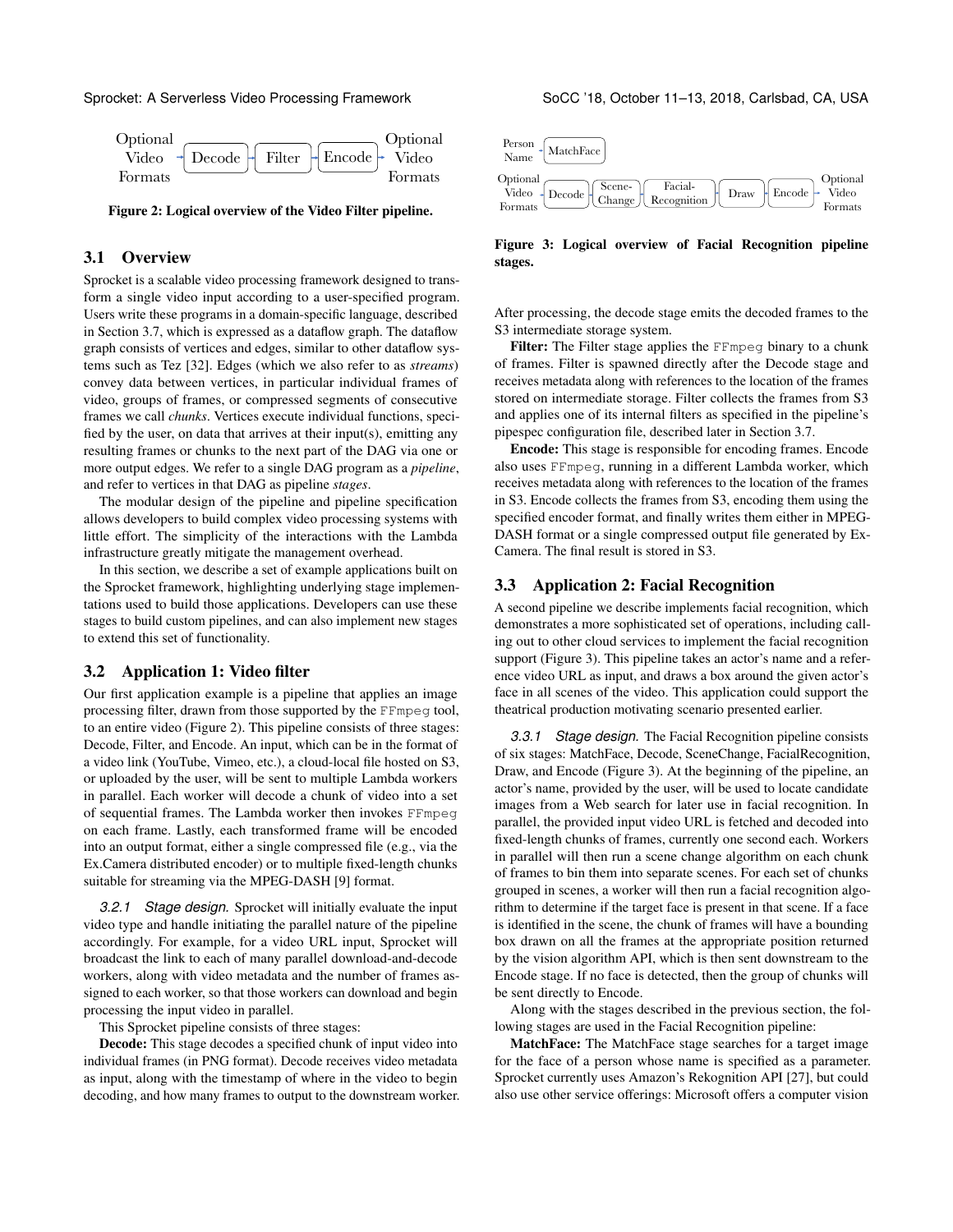API as part of its Cognitive Services cloud offering [\[25\]](#page-11-9), and Google offers a cloud-hosted vision system for labeling and understanding images through its Google Cloud Vision API [\[14\]](#page-11-10).

MatchFace invokes one of these third-party image search services (in our case Amazon Rekognition) to find the top-k images returned given the provided name. The stage then iterates through the returned images and runs a face detection algorithm, via external API call, to determine whether the chosen target image contains a face. The first image to pass the facial detection algorithm becomes the selected target image. MatchFace then stores the selected image in S3 for eventual use by downstream stages. Unlike other stages, MatchFace itself does not emit any data directly to downstream stages.

SceneChange: The SceneChange stage detects scene changes in a set of decoded frames. It is invoked after the Decode stage, and is sent a reference to the decoded frames stored in S3. SceneChange collects the frames from S3 and, after detecting the scene change offsets (using an algorithm internal to FFmpeg), emits an event containing a list of these references to frames stored in S3, paired with a boolean value marking which frames serve as the boundaries of the scene change.

FacialRecognition: The FacialRecognition stage detects if a group of frames contains a target face (e.g., of the provided actor). The FacialRecognition stage is spawned once for every group of frames that make up one scene. We chose this design, rather than running on every frame in the scene, due to rate limits when invoking third-party recognition algorithms. FacialRecognition downloads the frames from S3 and calls the facial recognition algorithm once on every n frames in the scene. The facial recognition algorithm returns whether or not the target image was detected in the frame, and a bounding box of the identified face in the original frame. If at least one frame in the scene is found to contain the target face, all frames in the scene are marked as having the target face. The stage then emits an event containing a list of references to the frame in S3 paired with a bounding box of the identified face. If no target face is identified, FacialRecognition emits a list of frame references paired with empty bounding boxes.

Draw: The Draw stage draws a box at an arbitrary position in the frame, in this case provided as a bounding box around a recognized face. Draw is instantiated from the FacialRecognition stage and only continues if a scene was labeled as containing a recognized face. Otherwise, draw automatically skips to its final state and sends references to the frames in S3 directly to the downstream stage. Draw only uses the dimensions from one bounded box to draw the same bounding box on all frames. Therefore, Draw assumes that there is little movement of faces in a single scene. We leave as future work interpolating the position of the box based on sampled points throughout the scene. Draw writes the new frames to S3 and emits an event containing a list of frame references.

<span id="page-3-1"></span>An alternative version of a Facial Recognition pipeline can also choose to emit scenes that only contain the recognized face. In this case, the Draw stage would be replaced by a SceneKeep stage that only emits references to frames if a face is recognized. Otherwise, the stage will emit an empty list and those particular frames will never be encoded. SceneKeep would be employed to implement the version of the pipeline that edits out all scenes of a theatrical production that do not include a given actor (e.g., the user's child).

<span id="page-3-0"></span>

Figure 4: Sprocket Overview

*3.3.2 Calling external cloud services.* Calling an external API to run a facial recognition algorithm creates different challenges for Sprocket. The first is the additonal latency of calling the external service that is beyond Sprocket's control. The second is that Sprocket may encounter an API call throughput limit that slows down the execution time of stages. This execution latency increases as the parallelism of the pipeline increases, since more concurrent calls create a faster overload of the external API. To address this, Sprocket does two things. First, the facial recognition pipeline includes the scene detection stage, reducing the number of calls to the facial recognition API within one scene. Second, the pipeline has the option to use the streaming scheduler, described in more detail in Section [4.3,](#page-7-0) which adaptively calculates the minimum amount of Lambdas needed to meet a streaming deadline throughout execution. In this way, Sprocket limits the amount of concurrent API calls needed, thus avoiding API call throughput limits.

#### 3.4 Invoking and managing Lambdas

The Sprocket Coordinator manages the system-wide "control plane," managing the life-cycles of Lambda workers including spawning and tearing them down, and orchestrating the flow of data between workers via the intermediate data storage system. We implemented the Sprocket coordinator in Python, which runs either on a VM in the cloud or on the user's computer. Amazon has since deployed *Step Functions* [\[30\]](#page-11-11), which is a Lambda workflow management system that serves a similar purpose as our coordinator. Currently AWS Step Functions cannot implement Sprocket pipelines, since support for dynamic levels of parallelism in Step Functions is currently limited. It can scale the number of Lambdas based on an overall workload, but it is not evident how to scale individual stages based on dynamic load or resource optimizations at that stage. Figure [4](#page-3-0) shows a detailed overview of the main components of our Python-based coordinator design.

The coordinator maps the execution of one task within the Sprocket dataflow graph to a Lambda worker. An individual Lambda worker is invoked by receiving data on its inputs via the delivery function,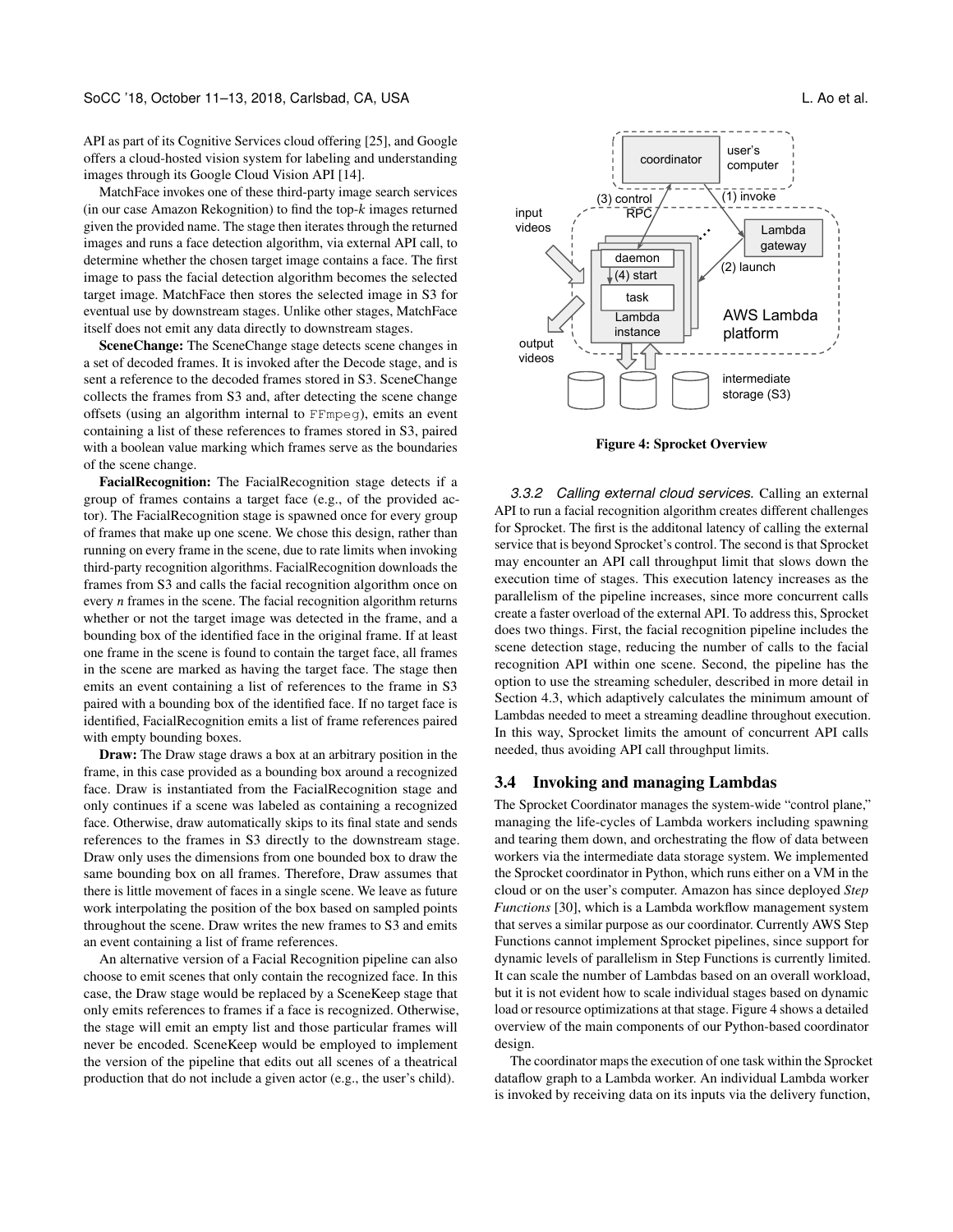which comes either from external input sources or from upstream workers via the intermediate storage system. In the AWS cloud, Lambda instances cannot establish direct network connections between each other, and so we convey all data from upstream workers to downstream workers through the intermediate store, in particular through S3. This approach has the added advantage of enabling the scheduler to decouple the execution lifetimes of upstream and downstream stages, enabling them to exist at disparate times. Although the rather heavy-weight S3 storage interface may seem like a potential performance bottleneck, Jonas et al. [\[19\]](#page-11-12) have shown that it can scale to support thousands of clients without imposing significant performance penalties.

We indirectly control Lambda workers via a modified version of Mu [\[12\]](#page-11-4), a framework for managing parallel execution of Lambda instances. The Coordinator sends invocation requests to the AWS API gateway to manage Lambda functions. Once the Lambda instance is started, it spawns a local daemon within the Lambda that establishes a connection back to the Coordinator so that the Coordinator can communicate with and manage them. Each Lambda worker is implemented as a state machine, and the particular state machine employed is sent through this interface. In this way, an individual Lambda does not yet know what role it will play in the overall pipeline until it has connected back to the coordinator to request further instructions. This approach has the potential benefit of reducing variance and stragglers.

The Coordinator and the Lambda workers interact with each other using asynchronous RPC. The Coordinator gives commands to the Lambda workers while the workers reply with status reports. The Coordinator treats the status reports as inputs to its internal DAG dataflow, enabling it to generate new states to send to Lambda workers to further process the overall pipeline. If the status report from a worker indicates an error in executing the most recent command, the coordinator can re-send the command to the worker or potentially spawn a new worker to continue the execution of that task.

We extend Mu in several ways to support Sprocket's design. Instead of batch-style invocation of Lambdas in Mu, we support dynamic creation of tasks during processing, and asynchronous messaging and data transfer among the Lambda workers. Moreover, Sprocket abstracts away from any particular serverless platform and can easily support other platforms such as Google Cloud Functions [\[13\]](#page-11-13).

# 3.5 Pipeline scheduling

*3.5.1 Managing on-demand Lambdas.* Sprocket's dataflow scheduler relies on the stateless nature of AWS Lambda functions. Generally, a cluster or job scheduler will allocate a large set of resources in advance, and then manage that pool of resources over time across a large number of jobs. For example, Mesos [\[16\]](#page-11-14) manages resources among frameworks, with each having their own scheduler to further manage resources among applications and tasks. Because Sprocket is targeting a serverless cloud environment, the Sprocket scheduler can allocate and deallocate Lambda resources on finegrained timescales, rather than all at once at system start time. The cloud provider is then responsible for managing that pool of resources.

The primary resource limit that Sprocket faces is a concurrency limit imposed by the provider, which bounds per account the number of Lambda workers that can run concurrently, as well as the rate at which new Lambda workers can be spawned. In this work, we focus on applying Sprocket to a single instance of a single pipeline, and so assume that it can freely use resources up to the account-wide concurrency limit.

When the demand for concurrent workers is within the concurrency limit set by the provider, scheduling is straightforward: any requested task will immediately trigger an invocation of a worker and begin its processing after the worker is launched. We have observed that the vast majority of Lambda workers launch with subsecond latency. In terms of responsiveness, we therefore treat the workers as a homogeneous resource.

When the demand for Lambda workers exceeds the concurrency limit, such as when processing a long video or processing a very deep pipeline, some tasks have to be deferred and scheduled later. Clients can specify which scheduling policy to use, either optimizing for the lowest overall execution time, or optimizing to prioritize earlier frames for streaming results. The "overall time" strategy minimizes the overall job time by increasing the parallelism of each stage and making sure the task is utilizing the most available Lambda workers. The "time to first frame" strategy identifies the tasks that are on the critical path of the eventual output's frame presentation time (the time at which an output frame will be displayed), and assigns these tasks higher scheduling priorities.

<span id="page-4-1"></span>*3.5.2 Optimizing for streaming.* Sprocket's ability to seamlessly allocate and deallocate resources also allows it to change its scheduling behavior in real time, based on the pattern of the current job. Concretely, Sprocket's streaming scheduler continuously keeps track of the amount of time it is taking to process the current frames to determine if it will meet the streaming deadline. If Sprocket is currently ahead of schedule, the streaming scheduler will speculatively put the current pipeline to sleep for the number of seconds nearly equivalent to the difference between the streaming deadline and the current execution time. Putting the executing pipeline to sleep not only optimizes for use of minimum Lambda resources, as the number of new Lambda invocations drops down to zero for the current pipeline, but also lends itself well to achieving load balancing so a simultaneous different pipeline can be run on sprocket. Section [4.3](#page-7-0) evaluates Sprocket's streaming performance.

<span id="page-4-0"></span>*3.5.3 Supporting complex dependencies.* Depending on the complexity of the implementation of a vertex in a given dataflow DAG, it is not always straightforward for the scheduler to know when to execute that stage. Indeed, there may exist dependencies across a stage's input that depend on other parts of the DAG. To capture these dependencies, Sprocket defines a *delivery function* for every stage which specifies the dependencies on its inputs. It is the responsibility of the Sprocket framework, not the implementer of the stage, to manage and satisfy these dependencies. Managing the dependencies and scheduling of inputs to continuous query and dataflow systems is a well-studied problem in a number of domains, and Sprocket's delivery functions might benefit from further development (e.g., "moments of symmetry" and "synchronization barriers" as described by Avnur and Hellerstein [\[5\]](#page-10-2)).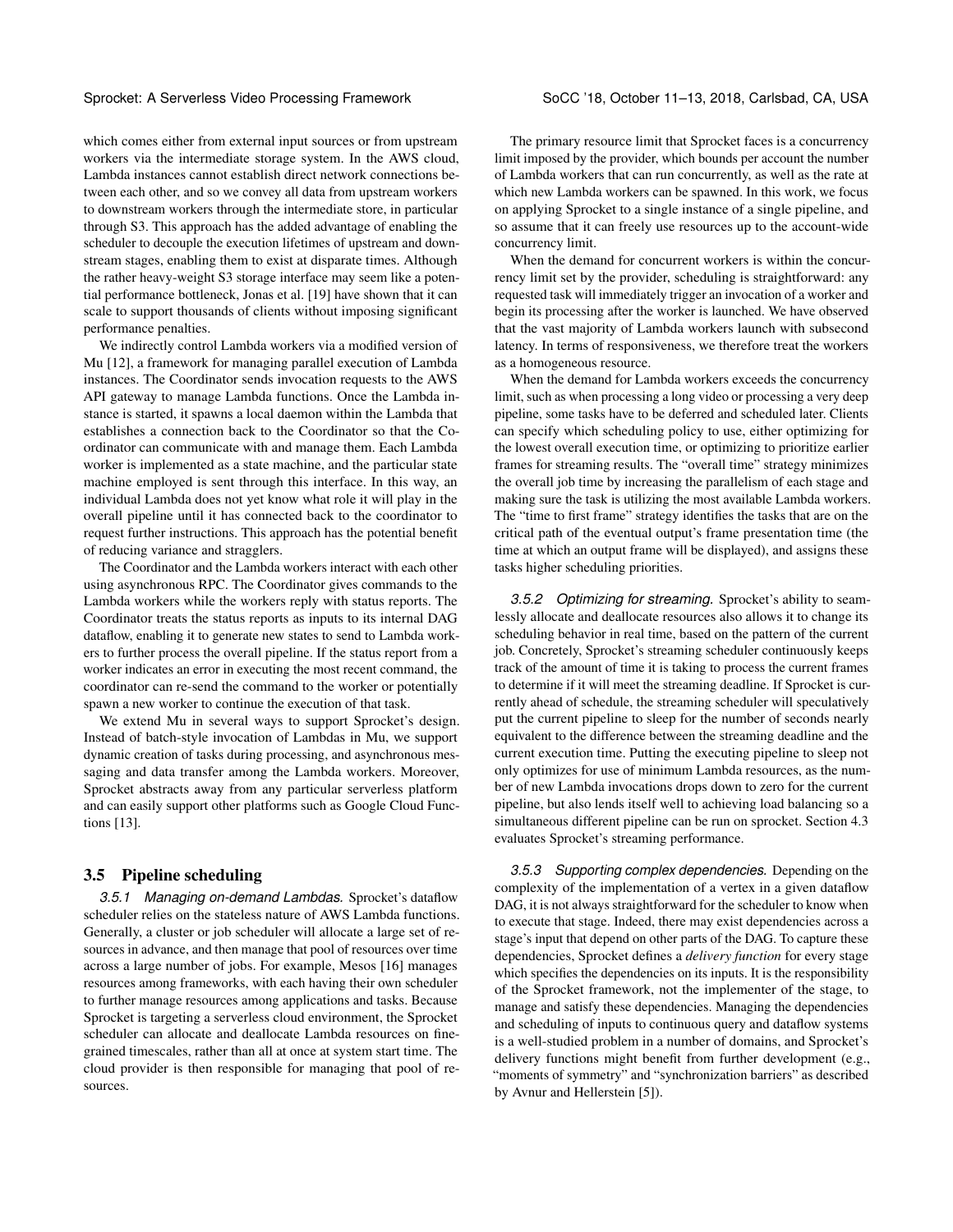<span id="page-5-2"></span>

Figure 5: A detailed view of the Sprocket Coordinator for the blend pipeline

In a video pipeline, the most basic dependency is one-to-one: the output from an upstream worker is only processed by a single downstream worker, and the downstream worker only needs the output from a single upstream worker. An example of this dependency is a pipeline that takes a chunk of video as an input, decodes that chunk into a sequence of individual frames, applies a filter to that frame set (e.g., color modification), and then encodes the frames back into a compressed chunk. In this simple example, a downstream worker only needs one input event: once an input is ready, the task can be run immediately.

<span id="page-5-1"></span>*3.5.4 Customizing delivery functions.* An example of a pipeline with complex dependencies is the blend application which superimposes the content of two videos.This blend application might serve as one component of a multi-step "green screen" application which replaces regions of an image of a certain color with a separate live video stream. This application includes two parallel decode stages, each of which converts the input video into individual frames. The next stage is a "blend" node, which needs to overlay each frame of one video with the corresponding frame from the other. An example of this pipeline can be seen in Figure [5.](#page-5-2)

For the blend application to work, it needs simultaneous access to corresponding frames. We define a *pair delivery function* that is used to capture this dependency. The "pair" delivery function ensures that frame number  $i$  from one video is delivered to the blend stage simultaneously with frame *i* from the other video. In other words, the delivery function has to wait for both upstream stages to have generated a set of continuous frames bearing the same presentation timestamps ("pts"), which are used to match up the frames from the two input sources. Once such a pairing occurs, the delivery function will deliver the merged input to the downstream worker as an atomic unit to the encode stage. The encode stage then gathers a set of frames before encoding them into a single compressed output video. A delivery function specific to the encoder ensures that it receives the correct number of frames and ensures that they are consecutive and in order.

Delivery functions can also be used to mitigate challenges of complex pipelines. For example, the Facial Recognition pipeline can incur new scheduling challenges based on the properties of the input data. Stragglers might arise, not just based on performance variation within the cloud platform (e.g., a slow Lambda worker), but rather as a data-dependent result of whether or not a given frame contains a face, as has been reported in other contexts [\[22\]](#page-11-15). Scenes with recognized faces must eventually go through the Draw stage, thereby unavoidably taking a longer time to complete. Customizing different delivery functions can help address the recognized face straggler problem.

One way to mitigate the recognized face stragglers is to create a delivery function that has the capability to split up the delivery of downstream events based on cut-off markers provided by the upstream stage. With this design, the FacialRecognition stage is able to request the next downstream stage, Draw, to receive only one frame per worker. By dedicating one Lambda worker per frame, the Draw stage completes almost instantly and takes minimal overhead compared to the rest of the pipeline. Other techniques for straggler [\[3,](#page-10-3) [36\]](#page-11-16) and skew mitigation [\[1,](#page-10-4) [21,](#page-11-17) [23\]](#page-11-18), drawn from the database and distributed systems literature, could be employed as well.

*3.5.5 Partition function comparison .* The delivery function serves a similar role as partition functions in Hadoop and Spark, which determine how the system re-distributes data from upstream to downstream elements, ensuring that the partitioning satisfies data dependency requirements, including avoiding skew in the workload distribution. However, the main difference between Sprocket delivery functions and these other partition functions is that, in Hadoop and Spark, they are serialization points in the pipeline: the respective worker will have to wait for all the input data to be ready to apply a partition function to further send the resulting data downstream. The delivery functions in Sprocket, however, deliver whatever work is available, which is particularly useful when processing video. As long as there exists *some* inputs to a stage that satisfy the data dependency requirements, the delivery function will ensure that the downstream worker is invoked with work to do.

#### <span id="page-5-0"></span>3.6 Straggler mitigation

In a pipeline that consists of a large number of workers, stragglers are likely to happen. For example, I/O, CPU scheduling, hardware malfunction and non-deterministic programs can significantly slow down one or more workers. For video applications, it is common for a single worker to have a "wide dependency" of subsequent frames, i.e., many downstream tasks depending on that worker's output, thus stalling the entire pipeline. Such events can directly impact user experiences, such as forcing the user to wait for the streaming of a particular chunk.

Speculative execution [\[10,](#page-11-1) [36\]](#page-11-16) is widely used to tackle stragglers. When the framework detects which workers are slower, it duplicates the worker's tasks to other nodes. However, by the time a straggler is detected and the speculative task is launched, it may already be too late to mitigate the straggler. To deal with this problem, proactively cloning tasks [\[2\]](#page-10-5) can be used. However, this approach requires sending extra copies of input data to the workers and may potentially cause resource contention.

In Sprocket, we combine the two approaches, while avoiding the disadvantages of both, by exploiting the characteristics of input video chunks. Concretely, with straggler mitigation, we choose to use input video chunks that decode into a group of pictures (GOP) that is twice as long than the usual chosen length (e.g., a two-second chunk instead of the usual one-second chunk). Sprocket then sends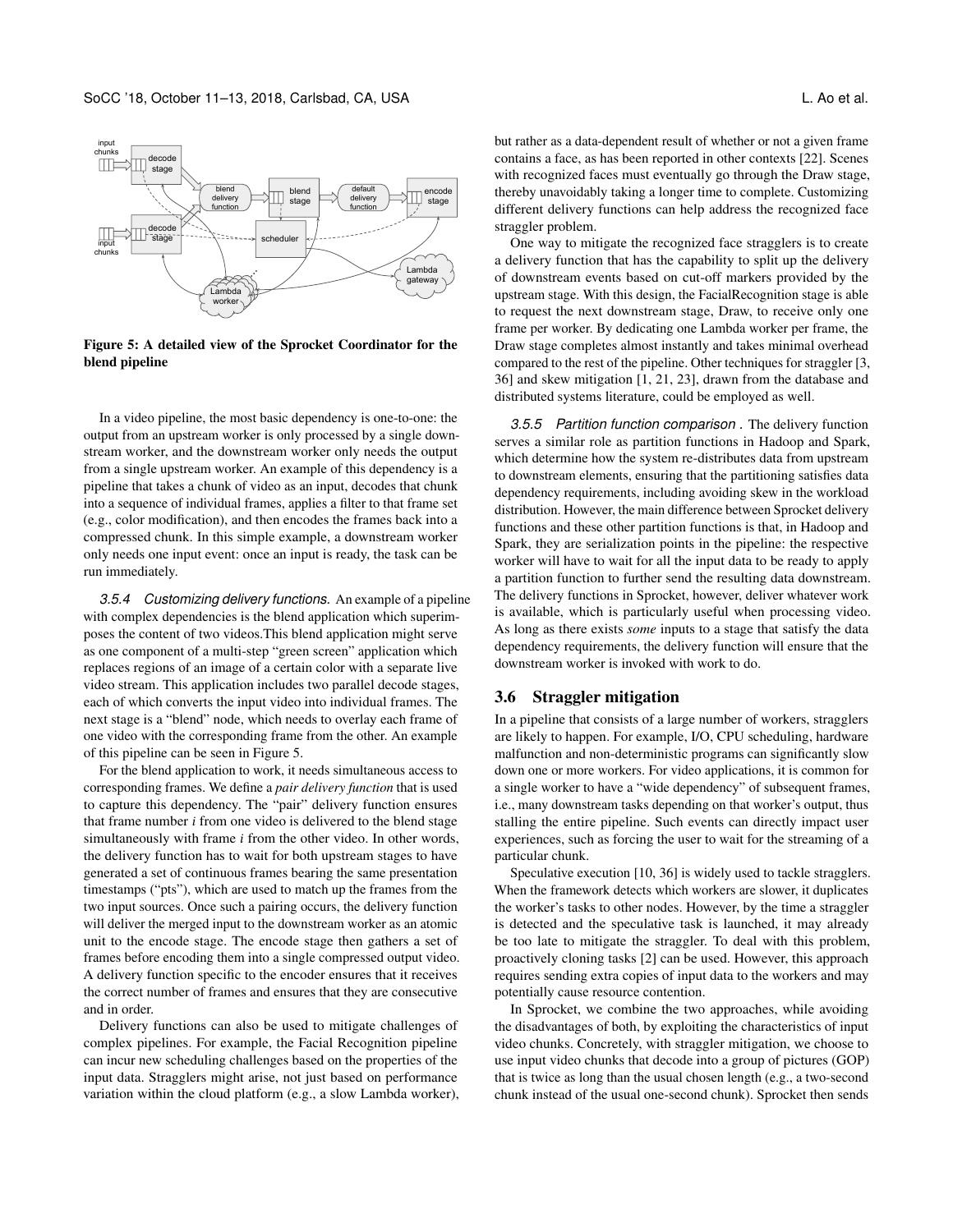both seconds of the chunk to the worker dedicated to processing the first second of the GOP, and the worker dedicated to processing the second second of the GOP. We call both workers a "pair". A worker first processes its assigned part of the GOP. After it finishes, it checks if the other worker in the pair is finished. If not, it continues to work on the other worker's part of the GOP, which in effect becomes speculative execution. Because the other worker's data is already there, speculative execution can be conducted efficiently.

Although workers in a pair have identical data, we are not doubling the total amount of data transferred. As seen in Figure [1,](#page-1-0) the second half of a GOP is smaller in size due to the absence of the key frame. We calculate that, in total, the extra data sent is less than a quarter of the original data.

# <span id="page-6-0"></span>3.7 Programming Sprocket applications

Sprocket programmers construct pipelines using a domain-specific pipeline specification language. In a pipeline specification ("pipespec"), a user first specifies the set of stages making up the pipeline, and then they specify the directed edges that connect those stages. Each edge must connect an upstream endpoint to a downstream endpoint, except for input/output endpoints that represent external sources and sinks of video to the pipeline.

The pipespec allows for individual stages to be parameterized with stage-specific parameters (e.g., target bit-rate parameter of an encoding stage), system-wide parameters (e.g., which Lambda function should be used to implement a stage), and additional data dependency information (Section [3.5.3\)](#page-4-0). Similarly, edges can be parameterized to provide context and directives, e.g., how to convey data through the intermediate storage system to downstream stages or optimizations for interacting with stable storage such as S3.

Below is an example pipespec for a sample "blend" application, described in Section [3.5.4](#page-5-1) which superimposes the content of two videos.

```
" nodes:
\lceil {
    "name": "decode_0",
    "stage": "decode"
  }, { }"name": "decode_1",
"stage": "decode"
  \}, {
     "name": "blend",
    "stage": "blend",
    "delivery_function":
       "pair_delivery_func"
  }, {
     "name": "encode",
     "stage": "encode"
  }
],
"streams":
[ {
    "src": "input_0:chunks",
    "dst": "decode_0:chunks"
  }, {
"src": "input_1:chunks",
    "dst": "decode_1:chunks"
  }, {
"src": "decode_0:frames",
    "dst": "blend: frames_0"
  },
    "src": "decode_1:frames",
    "dst": "blend:frames_1"
  \mathcal{E}"src": "blend:frames",
```

```
"dst": "encode:frames"
   },
      "src": "encode:chunks",
      "dst": "output_0:chunks"
    }
 ]
}
```
#### Listing 1: The Blend pipespec example. Note that input\_0 and output\_0 are bound to runtime parameters.

Edges include a source and a destination which specify upstream and downstream endpoints, respectively. An endpoint is defined by a stage name and an edge identifier within the stage, separated by a colon. In this way a stage can specify multiple streams that connect to it, providing broadcast/multicast semantics. The prefix of the edge identifier also implicitly indicates the data type of the stream: only matched data types can be sent through it, and the source and destination types have to match.

# 4 EVALUATION

In this section we evaluate Sprocket's behavior from various perspectives, including where it spends its time executing pipeline operations, how it exploits parallelism, how it meets streaming deadlines when generating output, the performance characteristics of a complex application, and how it compares to other general processing frameworks. We execute Sprocket using the Lambda service in AWS's North Virginia region (us-east-1). The Lambda instances use 3GB of memory, and the Coordinator runs on an AWS EC2 c5.xlarge instance. Table [1](#page-7-1) shows the properties of the test videos we use.

In general, the results we report in this section use "warm" Lambda instances, which do not include the delays for creating a new container, initializing the runtime, etc. The benefits of warm Lambdas are well known in the community (e.g., [\[33\]](#page-11-19)) because they reduce Lambda creation delays considerably: in our experience, the time to invoke 1,000 cold Lambdas is on the order of 6 seconds, while the time to invoke 1,000 warm Lambdas is an order of magnitude less at 600 ms. We report results with warm Lambdas because we expect them to be a reasonably common case; our experience is that warm Lambdas are cached for at least 15 mins, and often much longer (if a VM has at least one active instance, [\[33\]](#page-11-19) reports 27 mins, and 1–3 hours).

# 4.1 Time breakdown

First we show where Sprocket workers spend their time when executing pipeline operations. Figure [6](#page-7-2) shows the execution times for 734 workers performing a simple operation on the TEARS OF STEEL video (Table [1\)](#page-7-1). Each worker operates on a one-second chunk of video, reading and decoding it in one stage, converting it from color to grayscale using FFmpeg in a second stage, and then encoding and writing it back to S3 as the final stage. Each bar in the graph shows the total execution time for the worker, and the bar breaks down the time into processing (encode, grayscale, decode), accessing video chunks from storage (each stage reads and writes to S3), and any waiting time.

For this pipeline, overall execution time is split roughly evenly as follows: across all of the workers, on average 34.7% of time is spent encoding and decoding, 30.4% is spent grayscaling, and 27.6% of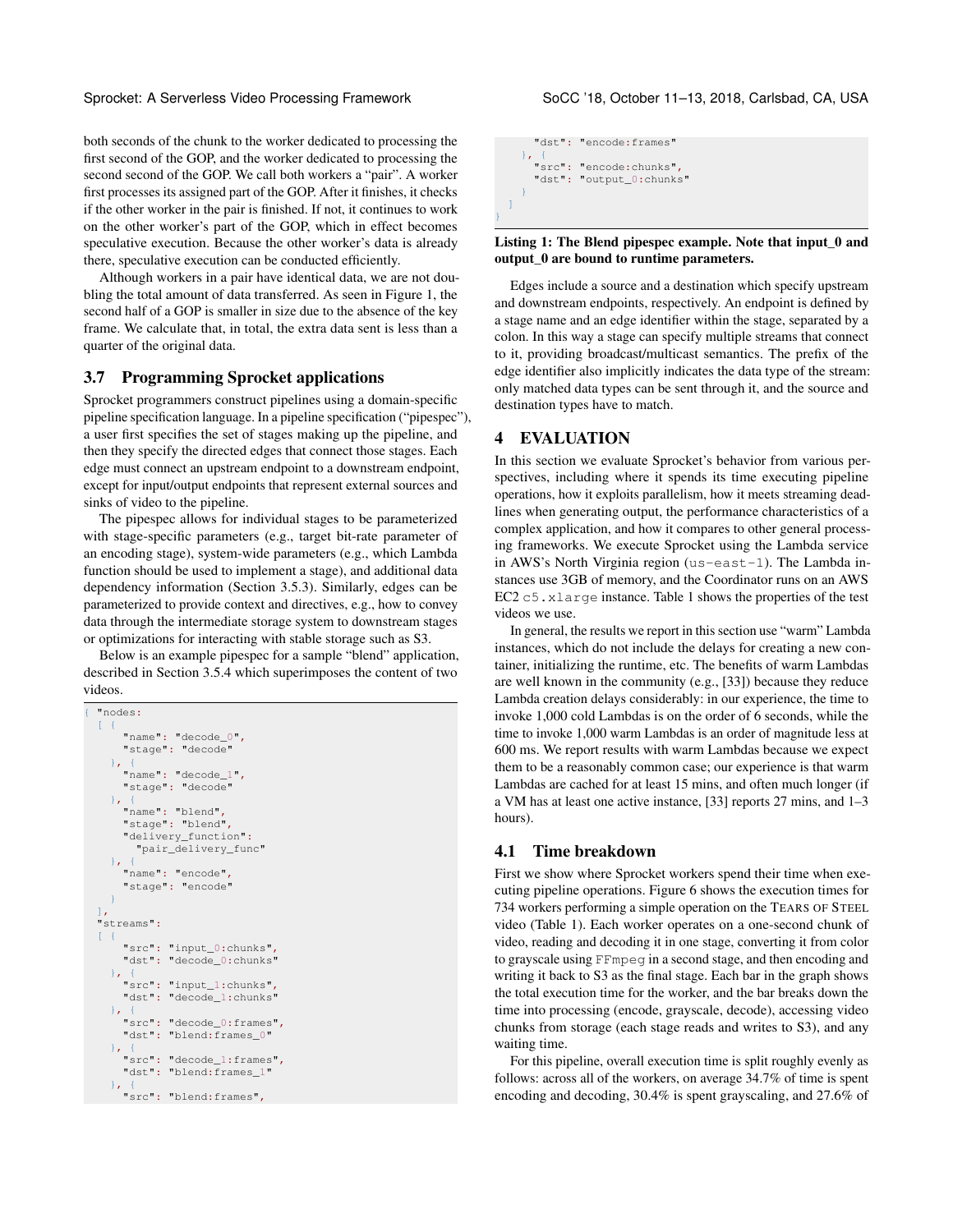<span id="page-7-1"></span>

| <b>Name</b>                 | Length                           | <b>FPS</b> | <b>Content</b>                     | <b>Resolution</b> |
|-----------------------------|----------------------------------|------------|------------------------------------|-------------------|
| EARTH $[11]$                | 10 hours                         | 25         | Nature                             | 1080p             |
| <b>SYNTHETIC EARTH</b>      | Variable                         | 25         | Uniform 1 second chunks from Earth | 1080p             |
| SINTEL <sup>[28]</sup>      | $14 \text{ min } 48 \text{ sec}$ | 24         | Animation/Action                   | 1080p             |
| TEARS OF STEEL [31]         | $12 \text{ min} 14 \text{ sec}$  | 24         | Action/Science Fiction             | 1080p             |
| NATURE [26]                 | $60 \text{ sec}$                 | 25         | Trailer/Contains no faces          | 720p              |
| <b>AVENGERS TRAILER [4]</b> | $35 \text{ sec}$                 | 24         | Trailer/Action/Contains faces      | 720p              |
| <b>INTERVIEW [8]</b>        | $45 \text{ sec}$                 | 24         | Interview/Contains faces           | 720p              |

| Table 1: Details of input videos used in the experiments. |
|-----------------------------------------------------------|
|-----------------------------------------------------------|

<span id="page-7-2"></span>

Figure 6: Execution time breakdown running the grayscale pipeline on the TEARS OF STEEL video.

time is spent reading and writing to S3, while the remaining 7.3% is spent waiting for the creation and initialization of the workers. There is much variation among workers, but the variation is primarily due to the nature of the video input: chunks of video that contain less data (are more compressible) take less time to process and read/write to S3.

#### 4.2 Burst parallelism

A key benefit of using serverless cloud infrastructure is the opportunity for inexpensive burst parallelism. For short periods of time, users can inexpensively launch computationally intensive jobs that exploit large-scale parallelism. We show how Sprocket takes advantage of this opportunity with an experiment that processes jobs in constant time for inputs that do not exceed the parallelism limits of the underlying infrastructure. Figure [7](#page-8-0) shows the completion times of Sprocket executing the grayscale pipeline as a function of video length for four videos. In this experiment, we scale the number of workers with the length of input video. Each worker processes one second of video, and the  $x$ -axis shows the length of input video and hence number of workers used (e.g., 600 workers process the first 600 seconds of video). We show curves up to 1,000 workers (the limit of parallelism that we reliably and consistently extract from AWS), unless the video length is less than 1000 seconds. We measure both the job completion time (total) and the time 99% tasks

finish (99th percentile). Each point corresponds to the average of five runs, and the error bars show the minimum and maximum values.

For the SYNTHETIC video, in which every chunk has the same content, Sprocket achieves constant execution time until 800 workers, where times increase slightly due to slight resource contention on S3 accesses. For the EARTH video, the time increase from 200 to 400 workers is caused by data size increases in the video content, since the first few minutes of the EARTH video are highly compressible. In SINTEL, the increased processing time near the end of the video is caused by more data variance near the final stage of the movie. TEARS OF STEEL has more data variance among chunks than other videos throughout the movie, so the distance between total time and 99th percentile is larger.

## <span id="page-7-0"></span>4.3 Streaming

In previous experiments we used Sprocket as a batch system focusing on completion time for the entire video. But we designed Sprocket to operate equally well as a streaming system. In this mode, once Sprocket finishes processing the first result frame, users can start to stream the video. Recall from Section [3](#page-1-1) that workers encode video chunks into standalone DASH segments. As a result, even if a video is hours in length it does not need to be serialized into a single final video file before viewing. Sprocket is also able to handle streaming input, thus being able to process input video that is most recent. Hence, streaming is seamless as long as Sprocket processes and delivers subsequent video chunks in time.

To demonstrate this behavior, we execute the grayscale pipeline on the first hour of the EARTH video. Figure [8](#page-8-1) shows the completion time of each worker and its chunk of video for the variable amount of workers determined by the streaming scheduler (Section [3.5.2\)](#page-4-1) for 1,000 workers and for 20 workers. The dashed line corresponds to the deadline that Sprocket needs to meet for seamless streaming. The line starts at the completion time of the first chunk since users have to wait for Sprocket to process it. But once started, Sprocket can easily meet the deadline for the remainder of the video.

The inset graph zooms in to the first 100 seconds of video, clearly showing stairstep behavior for both the 20-worker and streaming scheduler configuration. Each step corresponds to one wave of  $n$ workers executing in parallel, and zooming into the graph shows the steady and stable performance over time as waves of workers process the video.

#### 4.4 A complex pipeline

Sprocket's behavior is highly dependent on the properties of the input video. Straightforward filters or transformations of video chunks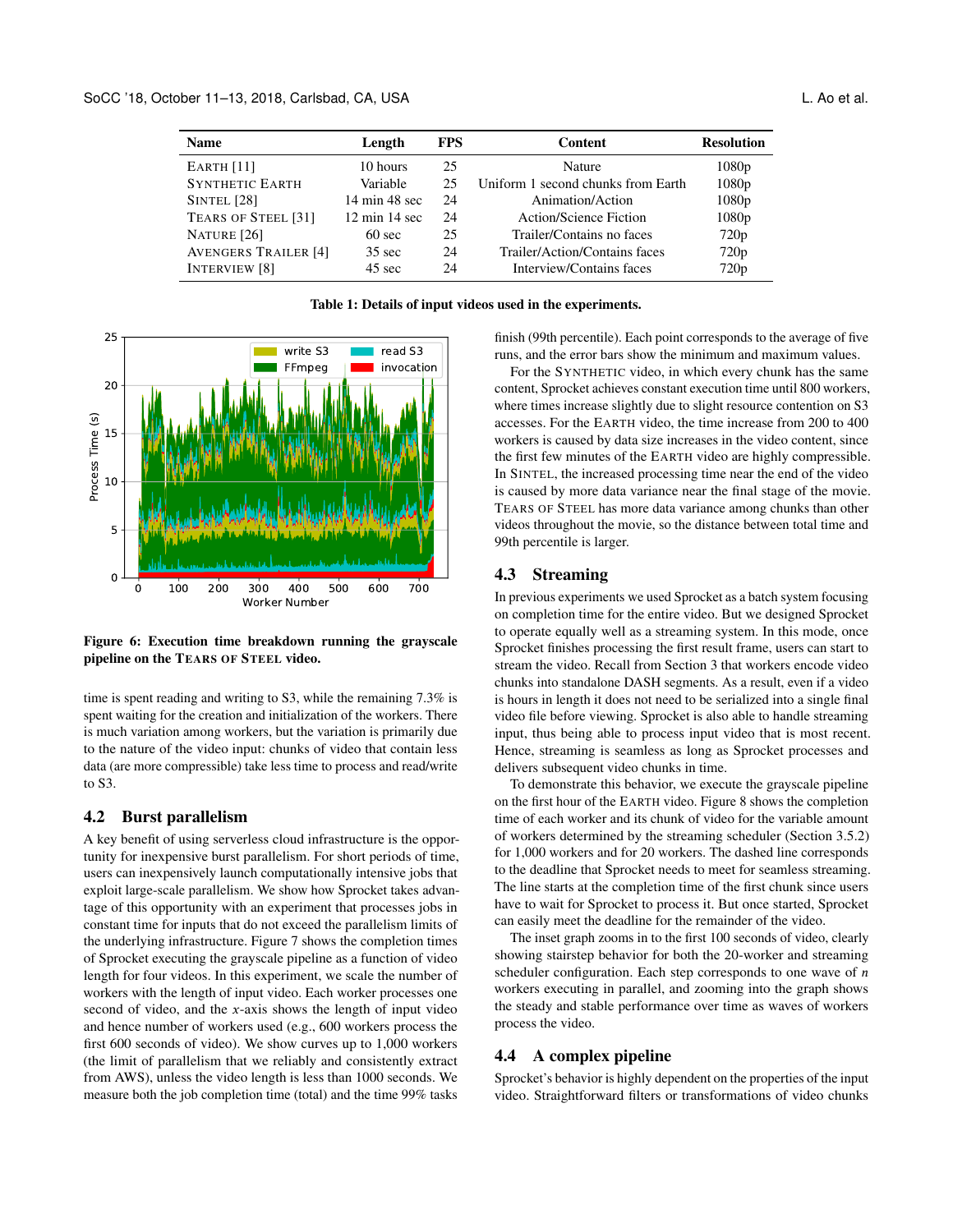<span id="page-8-0"></span>

Figure 7: Matching Lambda parallelism to video length.

<span id="page-8-1"></span>

Figure 8: Streaming the EARTH video through the grayscale pipeline.

<span id="page-8-2"></span>

Figure 9: FacialRecognition stage behavior with and without faces.

perform the same work on each frame. The behavior of a more complex pipeline that recognizes and draws a box around a given actor's face, however, greatly depends on whether the input video contains a face, and whether that face is the one being queried. To demonstrate, we run the FacialRecognition pipeline on the NATURE and INTERVIEW videos (we use these short videos due to rate limits of Amazon's Rekognition API, as discussed in Section [3.3.2\)](#page-3-1).

Figure [9](#page-8-2) illustrates the bimodal execution times of the pipeline's Lambda workers in the FacialRecognition stage, depending upon the presence of a face in a given frame. Lambda workers processing the NATURE video, which has no faces, take between 1.5 and 4 seconds to complete the FacialRecognition stage. This execution time consists of the time it takes to invoke Amazon Rekognition to detect any faces present. Since no input frames contain faces, the stage passes along the frames immediately. For the INTERVIEW video, all the frames have faces, so the Lambda workers will experience increased execution times. When Rekognition does detect a face in a frame, it makes a second API call to compare the detected face with the target face. This second call adds another 1.5 to 3.5 seconds of execution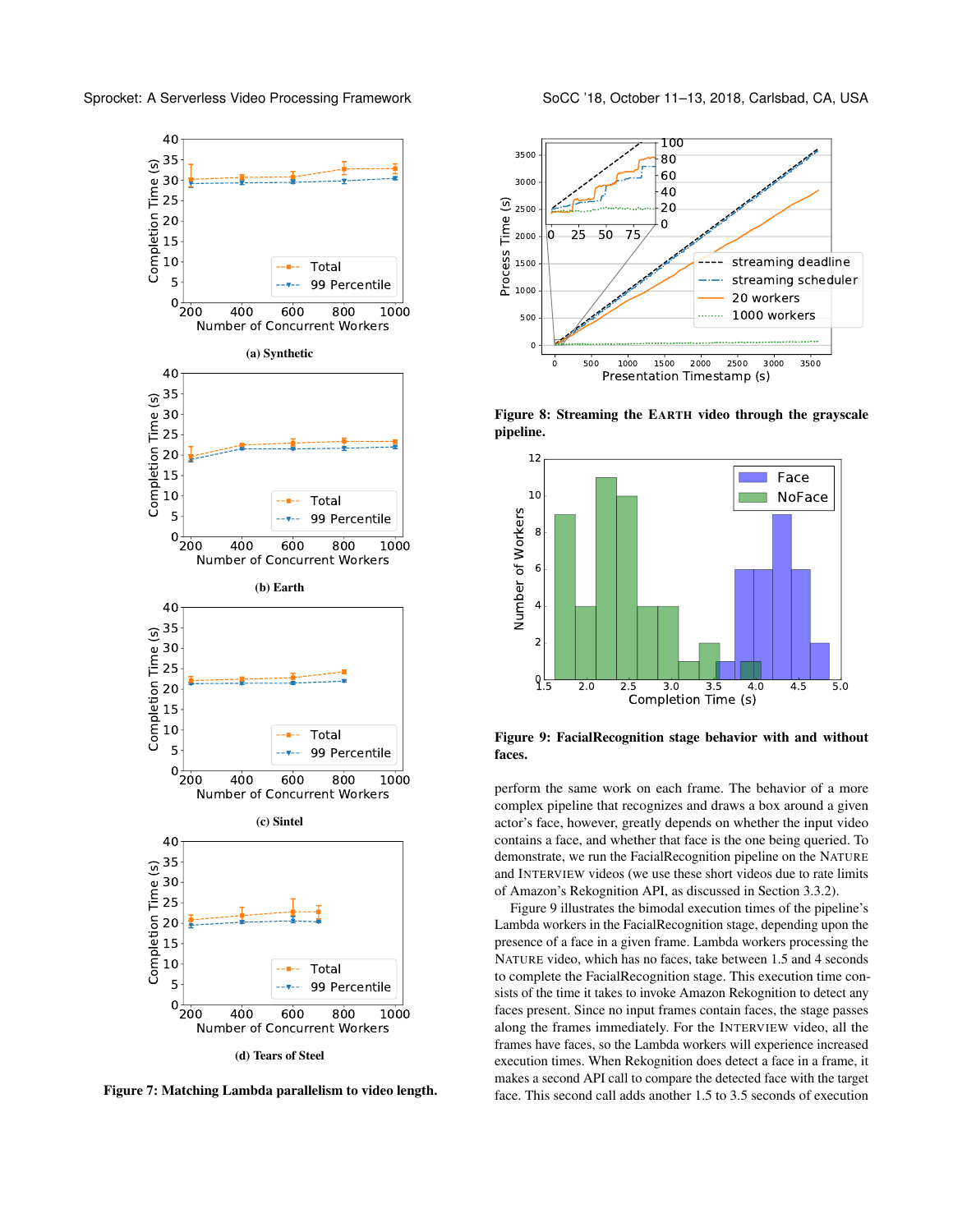<span id="page-9-0"></span>

Figure 10: Comparison of chunk delivery time with various straggler mitigation strategies.

time, resulting in the bimodal execution times. For this experiment, the total execution time for the 60-second NATURE video with no faces was 32 seconds, and the execution time for the 45-second INTERVIEW video with faces was 45 seconds.

# 4.5 Straggler mitigation

We evaluate the straggler mitigation strategy in the decode stage of the FacialRecognition pipeline. In the FacialRecognition pipeline, there is a serialization point between two stages, causing the delay of a single chunk to delay all later chunks.

We measure the pipeline performance without straggler mitigation, with a simple cloning strategy, and with Sprocket's straggler mitigation strategy (Section [3.6\)](#page-5-0) for comparison. The cloning strategy duplicates each task, and when a task finishes the decoding process, it sends a message to terminate the other task. Since it is difficult to create reproducable straggler situations when using AWS organically, we instead emulate stragglers by forcing a particular task to sleep for 30 seconds before decoding. As shown in Figure [10,](#page-9-0) if there is no straggler mitigation, a straggler in this pipeline can delay the delivery of many chunks. When using cloning or Sprocket's straggler mitigation, though, the delay is nearly reduced to the expected time to process a chunk.

Both task cloning and Sprocket's straggler mitigation removed the effects of the straggler. But they have different costs: task cloning performs much more redundant work than Sprocket's approach. Table [2](#page-9-1) presents the total Lambda time in the decode stage under the different strategies, averaged across five runs.

As explained in Section [3.6,](#page-5-0) after a worker finishes processing its own part of the GOP, it continues to work on the other worker's part of the GOP if the pair's work is not finished. In the case that there is no straggler, this strategy only creates little extra Lambda running time, because the finish time for two workers in the same GOP is often very close. Once speculative execution finishes, the worker sends a notification to the straggler worker to terminate it immediately. In terms of cost, the slight difference in extra Lambda

<span id="page-9-1"></span>

|               | No Straggler (sec) | Straggler (sec)    |
|---------------|--------------------|--------------------|
| No Mitigation | $181.05 \pm 6.17$  | $218.58 \pm 15.44$ |
| Cloning       | $259.54 \pm 8.23$  | $252.17 \pm 3.58$  |
| Sprocket      | $184.25 \pm 5.75$  | $191.77 \pm 6.02$  |

Table 2: Total Lambda running time and standard deviation in the Decode stage under different straggler mitigation strategies. The higher Lambda run times for cloning results in higher costs compared with Sprocket's strategy.

running time causes a negligible difference in extra costs. Although the cloning strategy duplicates each task, it does not double the total Lambda running time when there is no straggler — it costs only  $41\%$ more Lambda running time compared to no mitigation or Sprocket's approach.

The reason is twofold. First, once the faster task finishes the decoding task, it sends a stop message to the slower duplicated task, and the slower task can immediately stop what it has been doing and skip writing to S3. As a result, writing output data to S3 is never duplicated. Second, there is an inherit advantage of cloning the faster decode time of the two tasks decides the average decode time. The cloning strategy also has a faster average task time, but it requires more concurrent Lambda workers, and thus more total Lambda running time. Sprocket's straggler mitigation is almost as effective as cloning the tasks, yet cloning costs 41% more Lambda running time than Sprocket when there is no straggler, and around 31% when there is one.

#### 4.6 Alternatives

The rise in data processing requirements has led to the development of a number of parallel data processing frameworks. Tools such as MapReduce [\[10\]](#page-11-1), Hadoop [\[15\]](#page-11-24), and Spark [\[29\]](#page-11-25) have become essential components for many organizations processing large volumes of semi-structured, primarily textual data. A number of distributed-computing frameworks, such as Dryad [\[18\]](#page-11-26), Apache Tez [\[32\]](#page-11-7), Apache Kafka [\[20\]](#page-11-27), and Hyracks [\[6\]](#page-10-8) further implement pipeline-oriented computation and support arbitrary DAG-structured computation, with data passed along edges in a computation graph. These environments are particularly beneficial when they can amortize their resource footprint over a large number of user requests, enabling increased resource efficiency and job throughput via optimized resource allocation, assignment, and scheduling decisions (e.g., [\[16,](#page-11-14) [34\]](#page-11-28)).

Sprocket, however, focuses instead on individual users who want to submit a single job to the cloud, and thus cannot amortize the resource footprint of any acquired resources over anything else. We would like to enable these users to program their video processing application independently, without requiring major providers to implement their desired functionality. As a result, we focus on serverless cloud environments which are well-suited to this deployment scenario. The ability to have near-instant, extremely bursty parallelism on demand is a compelling alternative to requiring a traditional, dedicated cluster-based approach. The on-demand nature of cloud serverless infrastructure allows any user to run jobs consisting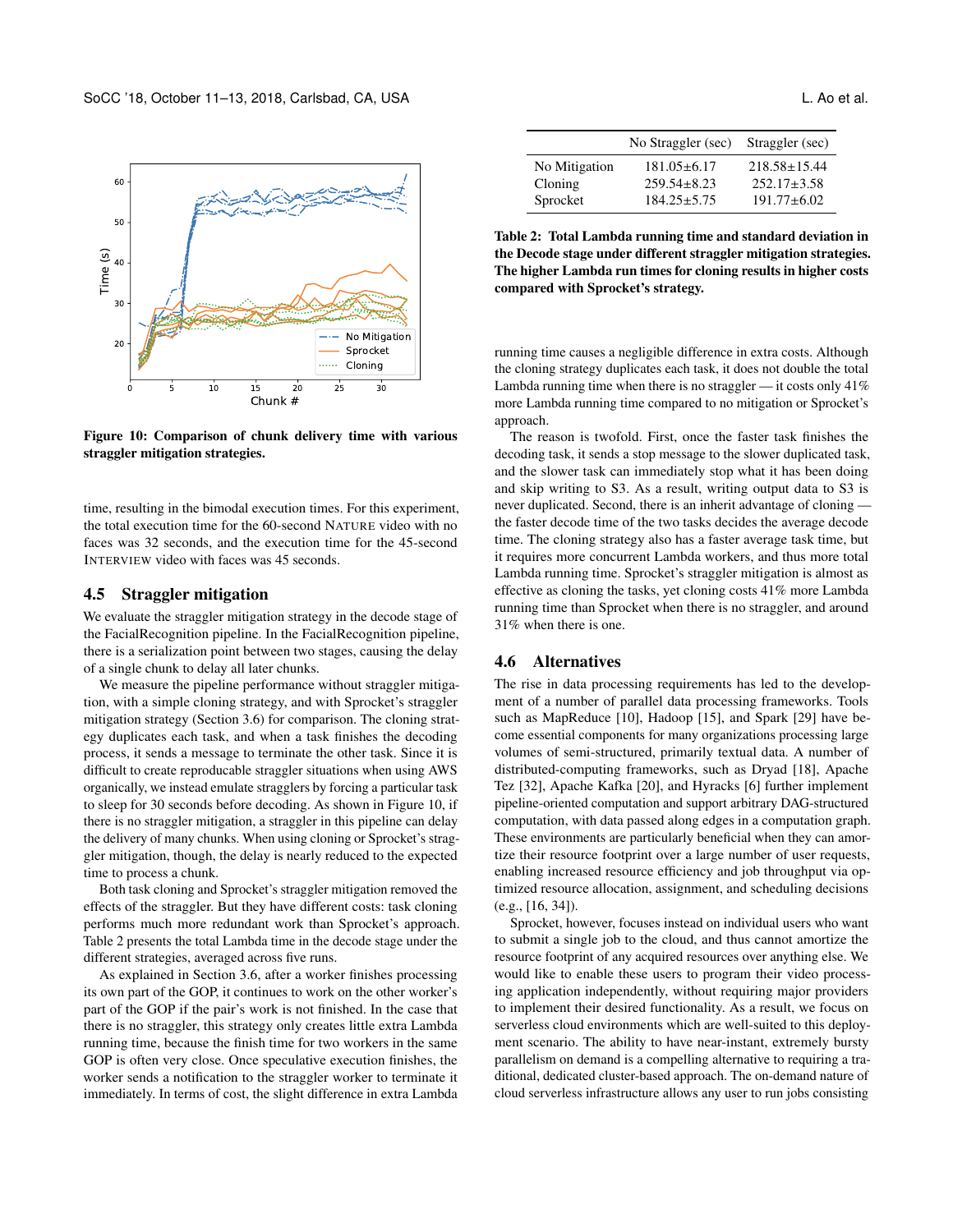Sprocket: A Serverless Video Processing Framework SoCC '18, October 11–13, 2018, Carlsbad, CA, USA

<span id="page-10-9"></span>

Figure 11: Comparing different video pipeline implementations.

of thousands of parallel executions for short periods of time at low cost, even for a single job.

Cloud providers do provide elastic offerings of more established parallel data processing systems such as Hadoop and Spark, but they are not a good match for Sprocket's goals. In terms of responsiveness, allocating and provisioning clusters potentially takes minutes before the new cluster can begin accepting jobs. Processing video with even simple transformations often does not involve any reduction in the data (input and output sizes are similar); efficiencies afforded by reductions in MapReduce-style computations do not apply to a wide range of video processing tasks.

To make this argument more concrete, we perform a simple experiment to illustrate the performance of a simple video processing application on Amazon's EMR Spark, an EC2 instance, and Sprocket. We use the EARTH video as input, segmented into twosecond video chunks, and performed a simple grayscale operation using the FFmpeg tool in all frameworks. The Spark implementation used an 18-node cluster, with each node processing a partitioned set of video chunks into resulting mp4 output files. The EC2 implementation executed a batch script running 64 FFmpeg processes in parallel on an m4.16xlarge instance, which has 64 virtual cores and 256 GiB of memory. Sprocket used a filter pipeline (Section [3.2\)](#page-2-2) executing a variable number of Amazon Lambdas, one per chunk, using up to 1,000 instances. Intermediate data was stored locally and the final output written to S3.

Figure [11](#page-10-9) shows the execution time of the application on each platform as a function of video length. For Spark we show two lines, one including the time to provision and bootstrap the resources on AWS, and the other with just the application time after the cluster is ready. The Sprocket curve represents using either "cold" or "warm" Lambdas; the difference between the two is so small at these time scales that having separate curves would just overlap each other. Our goal is not to present this experiment as a "bakeoff" among the most optimized versions possible, but to illustrate the benefits of using serverless infrastructure for a single job. In particular, the

startup time of provisioning cluster resources is significant in existing commercial offerings, which Sprocket avoids using the on-demand nature of Lambdas. (There are monetary advantages as well: the computation costs for a 30-minute video using the Local Script, Spark Warm, and Sprocket were \$2.38, \$1.42, \$0.63, respectively.)

# 5 CONCLUSION

Sprocket is a parallel data processing framework for video content that uses serverless cloud infrastructure to achieve low latency and high parallelism. Sprocket applications can range from traditional video processing tasks, such as filters and other transformations, to more advanced operations such as facial recognition. Applications consist of a familiar DAG in which vertices execute modular userdefined functions on video frames, and frame data flows along the edges connecting the outputs and inputs of vertices in the graph. Sprocket targets serverless cloud infrastructure such as Amazon Lambda as the execution environment. As a result, Sprocket does not require dedicated infrastructure, can take advantage of the massive parallelism supported by underlying container-based virtualization, and can launch applications on-demand with minimal startup delay.

# ACKNOWLEDGEMENTS

We thank the anonymous reviewers for their insightful feedback and suggestions. We are also grateful to Cindy Moore for managing software and systems used in this project. Finally, we are particularly grateful to Elizabeth Farkas, Elizabeth Guerrero, Adrian Mendoza, and Zheng Tang. Enrolled in UCSD's Early Scholars Research Program, they were adventurous undergraduates willing to use a research prototype to implement their own video pipeline applications, a podcast outline generator and celebrity face detector. This work was supported in part by NSF grants CNS-1629973, CNS-1763260, CNS-1553490, and CNS-1564185, and by generous research, operational and/or in-kind support via the UCSD Center for Networked Systems (CNS).

# REFERENCES

- <span id="page-10-4"></span>[1] ANANTHANARAYANAN, G., AGARWAL, S., KANDULA, S., GREENBERG, A., STOICA, I., HARLAN, D., AND HARRIS, E. Scarlett: Coping with Skewed Content Popularity in MapReduce Clusters. In *Proceedings of the Sixth European Conference on Computer Systems (EuroSys)* (Salzburg, Austria, April 2011), ACM, pp. 287–300.
- <span id="page-10-5"></span>[2] ANANTHANARAYANAN, G., GHODSI, A., SHENKER, S., AND STOICA, I. Effective Straggler Mitigation: Attack of the Clones. In *Proceedings of the 10th USENIX Symposium on Networked Systems Design and Implementation (NSDI)* (Lombard, IL, April 2013), USENIX Association, pp. 185–198.
- <span id="page-10-3"></span>[3] ANANTHANARAYANAN, G., KANDULA, S., GREENBERG, A., STOICA, I., LU, Y., SAHA, B., AND HARRIS, E. Reining in the Outliers in Map-Reduce Clusters Using Mantri. In *Proceedings of the 9th USENIX Conference on Operating Systems Design and Implementation (OSDI)* (Vancouver, BC, Canada, October 2010), USENIX Association, pp. 265–278.
- <span id="page-10-6"></span>Avengers Trailer. [https://www.youtube.com/watch?v=eMobkagZu64.](https://www.youtube.com/watch?v=eMobkagZu64)
- <span id="page-10-2"></span>[5] AVNUR, R., AND HELLERSTEIN, J. M. Eddies: Continuously Adaptive Query Processing. In *Proceedings of the 2000 ACM SIGMOD International Conference on Management of Data (SIGMOD)* (Dallas, TX, May 2000), pp. 261–272.
- <span id="page-10-8"></span>[6] BORKAR, V., CAREY, M., GROVER, R., ONOSE, N., AND VERNICA, R. Hyracks: A Flexible and Extensible Foundation for Data-Intensive Computing. In *Proceedings of the 27th IEEE International Conference on Data Engineering (ICDE)* (Hanover, Germany, April 2011), pp. 1151–1162.
- <span id="page-10-0"></span>[7] Cisco Visual Networking Index: Forecast and Methodology, 2016–2021. https://www.cisco.com/c/en/us/solutions/collateral/service-provider/ https://www.cisco.com/c/en/us/solutions/collateral/service-provider/ [visual-networking-index-vni/complete-white-paper-c11-481360.html.](https://www.cisco.com/c/en/us/solutions/collateral/service-provider/visual-networking-index-vni/complete-white-paper-c11-481360.html)
- <span id="page-10-7"></span>Colbert Interview. [https://www.youtube.com/watch?v=Y6XXMGUb5kU.](https://www.youtube.com/watch?v=Y6XXMGUb5kU)
- <span id="page-10-1"></span>[9] MPEG Dash Industry Forum. [http://dashif.org/.](http://dashif.org/)